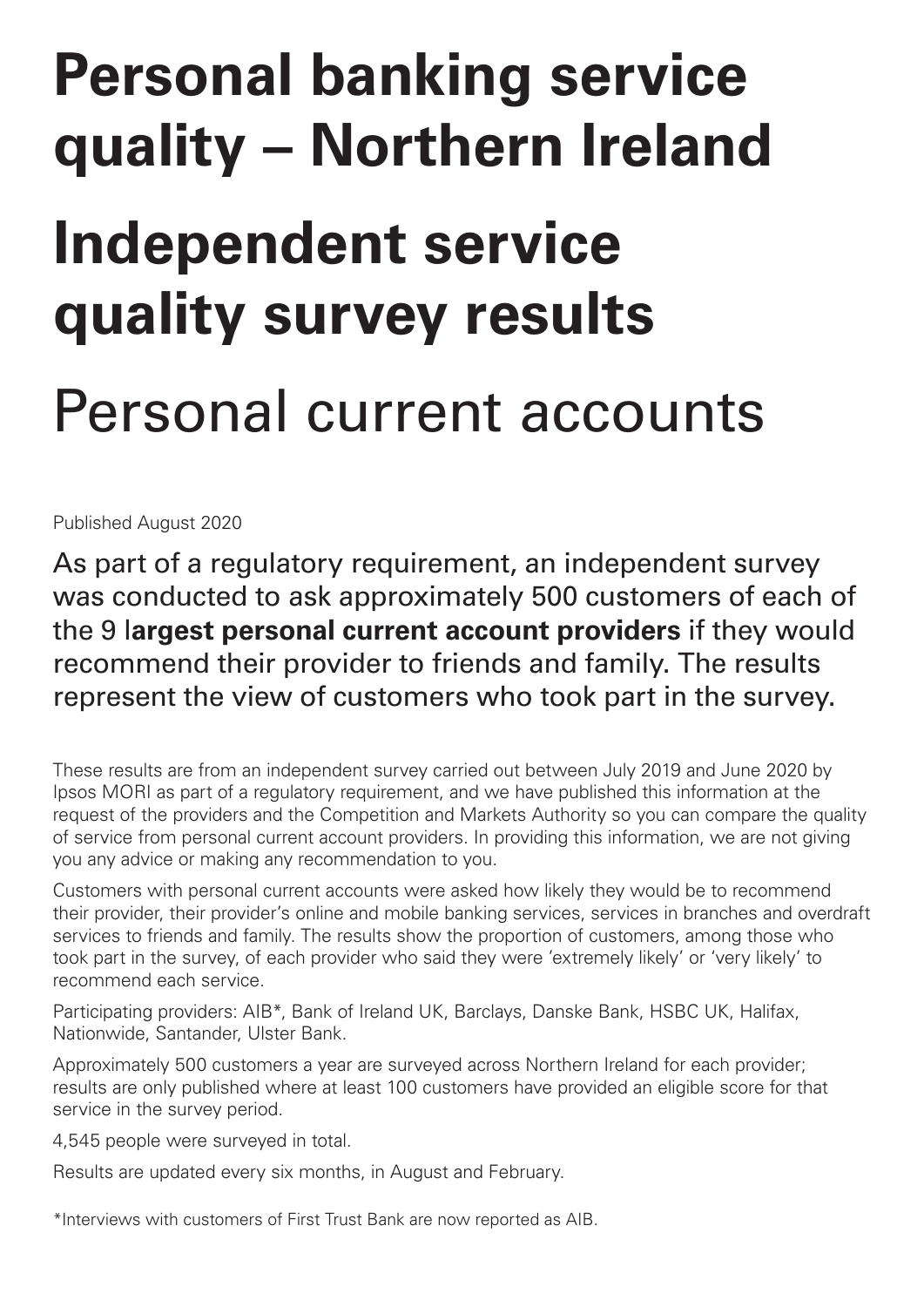## **Overall service quality**

We asked customers how likely they would be to recommend their personal current account provider to friends and family.

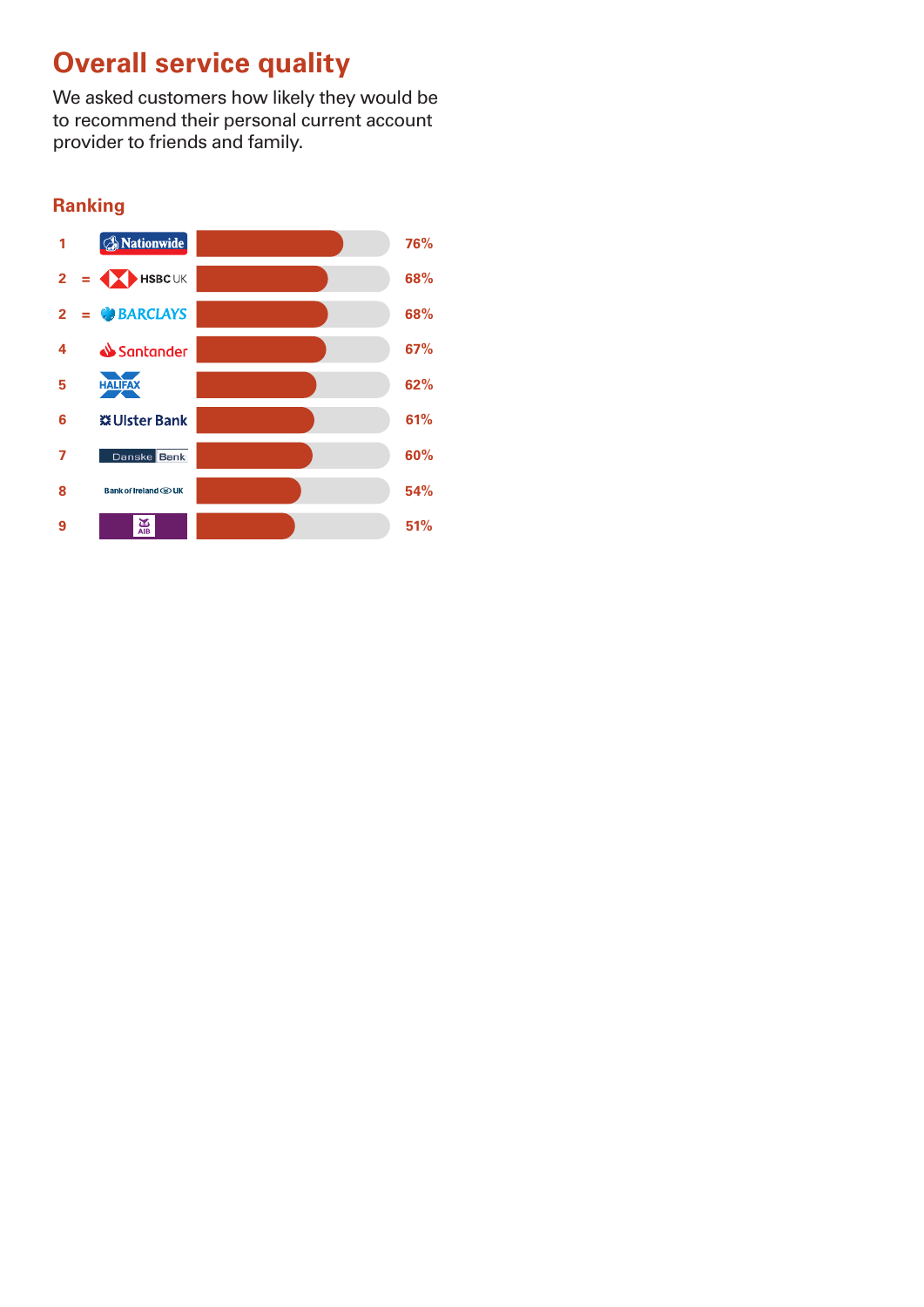## **Online and mobile banking services**

We asked customers how likely they would be to recommend their provider's online and mobile banking services to friends and family.

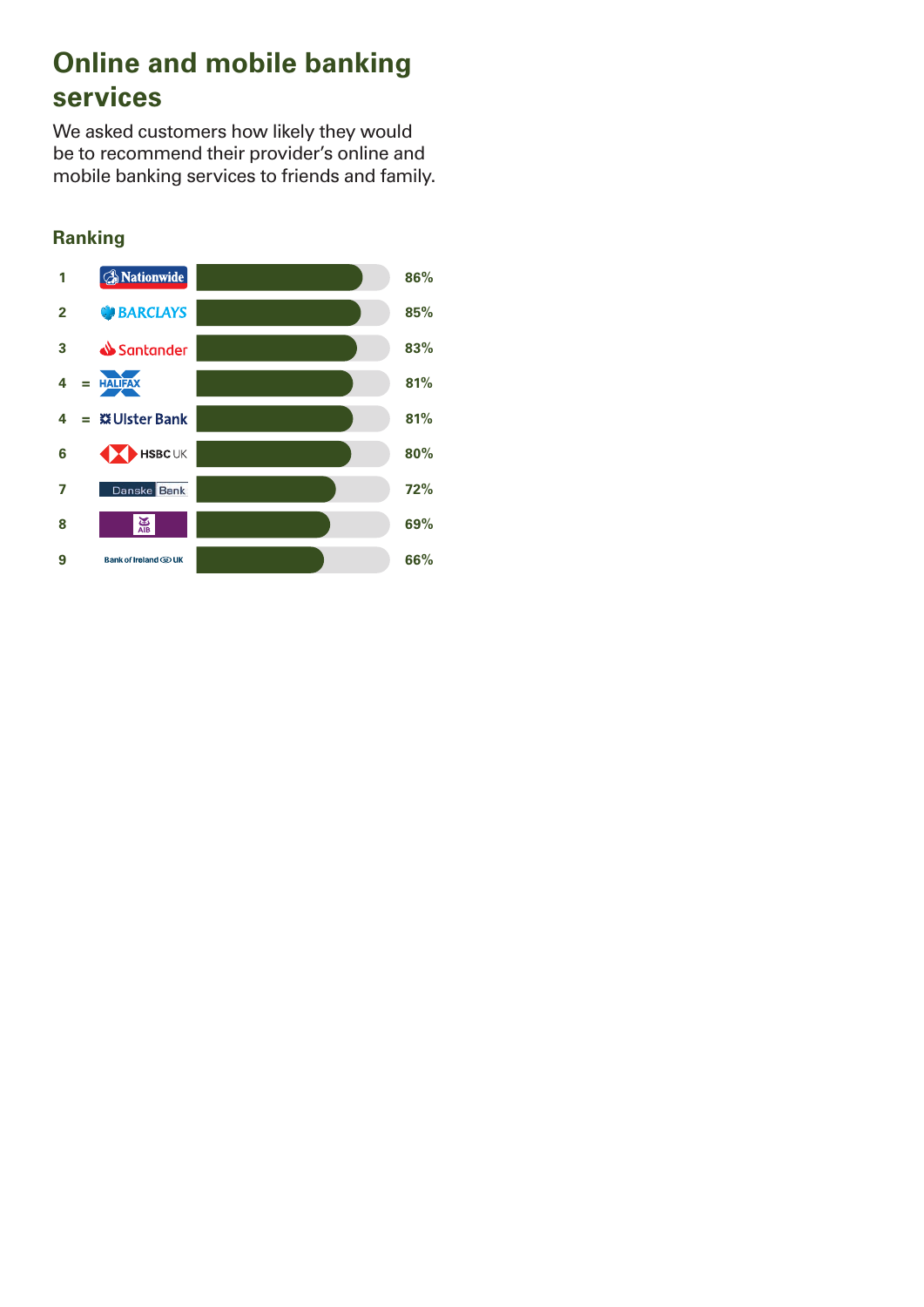### **Overdraft services**

We asked customers how likely they would be to recommend their provider's overdraft services to friends and family.